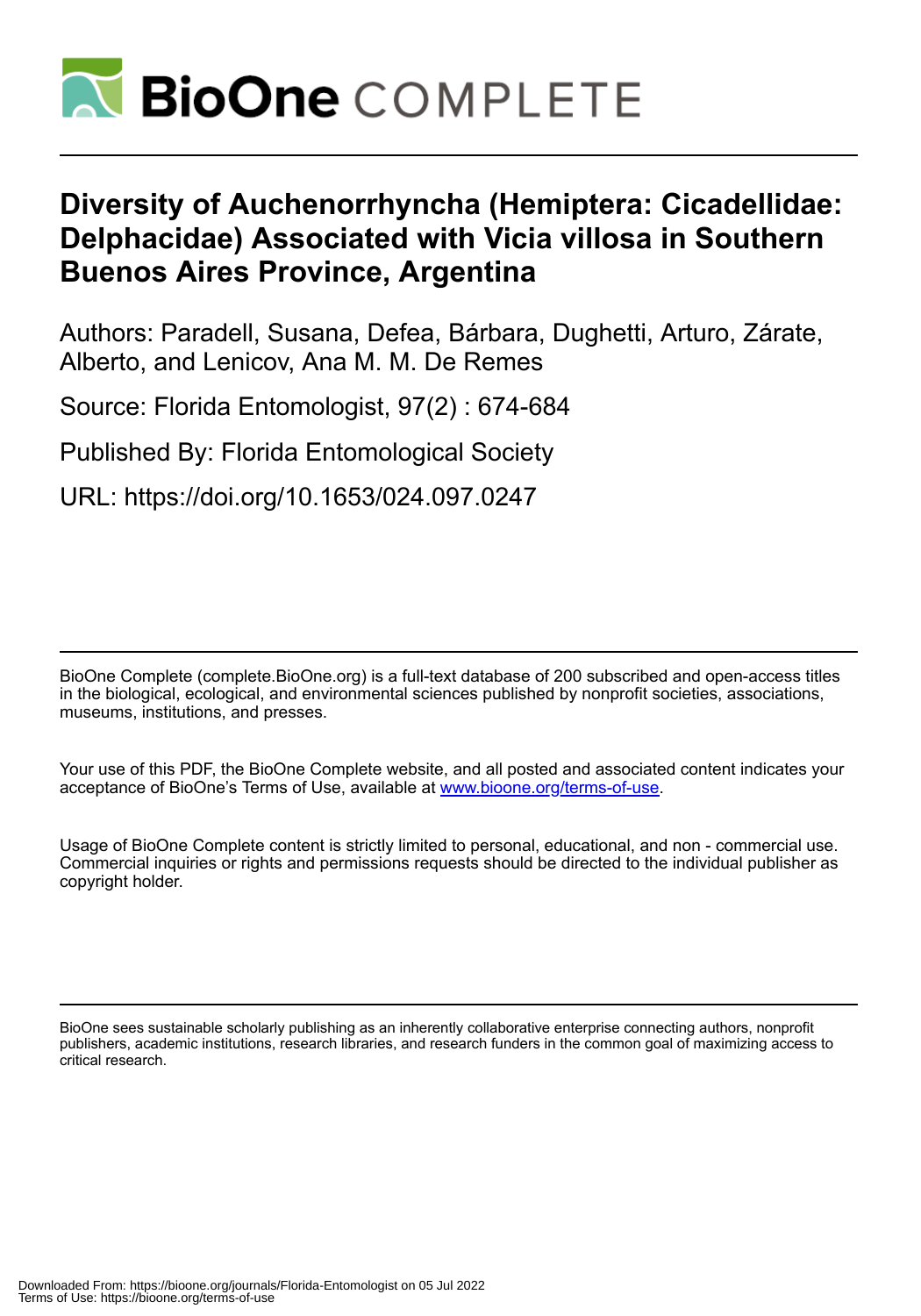# DIVERSITY OF AUCHENORRHYNCHA (HEMIPTERA: CICADELLIDAE: DELPHACIDAE) ASSOCIATED WITH *VICIA VILLOSA* IN SOUTHERN BUENOS AIRES PROVINCE, ARGENTINA

SUSANA PARADELL<sup>1\*</sup>, BÁRBARA DEFEA<sup>1</sup>, ARTURO DUGHETTI<sup>2</sup>, ALBERTO ZÁRATE<sup>2</sup> AND ANA  $M$ .  $M$ . DE REMES LENICOV<sup>1</sup>

<sup>1</sup>División Entomología. Facultad de Ciencias Naturales y Museo (UNLP). CIC. CONICET. Paseo del Bosque s/N° (B1900FWA) La Plata, Buenos Aires, Argentina

**²**EEA INTA Hilario Ascasubi, Buenos Aires, Argentina

\*Corresponding autor; E-mail: paradell@fcnym.unlp.edu.ar

#### **ABSTRACT**

Among the Hemiptera, the Auchenorrhyncha are well known owing to their phytosanitary relevance since the group includes pathogen vector species able to damage commercial crops. *Vicia villosa* Roth (Fabaceae) is a fodder plant species, mainly distributed in central Argentina. Previous contributions have shown that *V. villosa* is colonized by diverse species of Auchenorrhyncha, either naturalized or native to valley of Colorado River area, in southern Buenos Aires province. To date, the only information about the species of hoppers associated with *Vicia* has come from preliminary field observations. The dearth of demographic knowledge about these phytophagous insects associated with this crop in Argentina motivates the study. The aims of this work were: 1) to characterize the diversity of the species of Auchenorrhyncha associated with *V. villosa* and 2) to determine the seasonal fluctuation of the most abundant species in relation to local weather variables and crop phenological phases. The study was conducted in *Vicia* plots located at EEA INTA Hilario Ascasubi (S 39° 23' 36" -W 62° 37' 59", 15 m.a.s.l.) southern Buenos Aires province. The specimens were collected with a sweep net during 2 yr (2009 and 2011). Weather variables were recorded using a meteorological station located at the sampling site. To measure species richness and community diversity we calculated both Margalef ( $D_{Mg}$ ) and the Simpson (D) indexes, and also, the Relative Importance Index (RII). The relationships between population densities of the leafhoppers, *Paratanus exitiosus* (Beamer) and *Agalliana ensigera* Oman (Cicadellidae), with weather variables were analyzed through simple and multiple linear regression. A total of 17 species were associated with *V. villosa* crops in Argentina, of which 15 belong to the Cicadellidae and 2 to the Delphacidae. Abundance and species richness were higher in 2009 than in 2011. In general, the results of the Margalef index showed that species richness was higher in 2009, while Simpson Index (D) indicated a higher dominance in 2011 than in 2009. The species, *P. exitiosus* and *A. ensigera,* stood out for their abundance, frequency and phytosanitary relevance during the sampling period. Both species presented population increases since Nov coinciding with different phenological phases of the crop and the maximum density of the canopy. Additionally, the population density of *P. exitiosus* showed strong dependence on the hydric balance and photoperiod, while *A. ensigera* was influenced by Degree-days<sub>10</sub> and hydric balance . *Vicia villlosa* was a new host-plant record for 15 species. Buenos Aires province was cited as a new distribution record for 2 species.

Key Words: Auchenorrhyncha, communities, richness, abundance, seasonal fluctuation, *Vicia,* crop phenology

#### **RESUMEN**

Los hemipteros auquenorrincos son insectos de reconocida importancia fitosanitaria dado que reúnen especies vectoras de patógenos que ocasionan daños a cultivos de interés comercial. *Vicia villosa* Roth es una especie forrajera, distribuída fundamentalmente en la región central de Argentina. Observaciones preliminares evidenciaron que *V. villosa* es colonizada por una diversidad de auquenorrincos, establecidos o nativos, en el área de riego del valle del Río Colorado en el sur de la provincia de Buenos Aires. La falta de estudios poblacionales referidos a estos fitófagos asociados a dicho cultivo motivaron el planteo de los siguientes objetivos: 1) conocer la diversidad de las especies de auquenorrincos presentes a lo largo del ciclo de *V. villosa* y 2) estudiar la influencia de diversas variables climáticas locales sobre las poblaciones de las especies más abundantes y asociar la presencia de éstas a las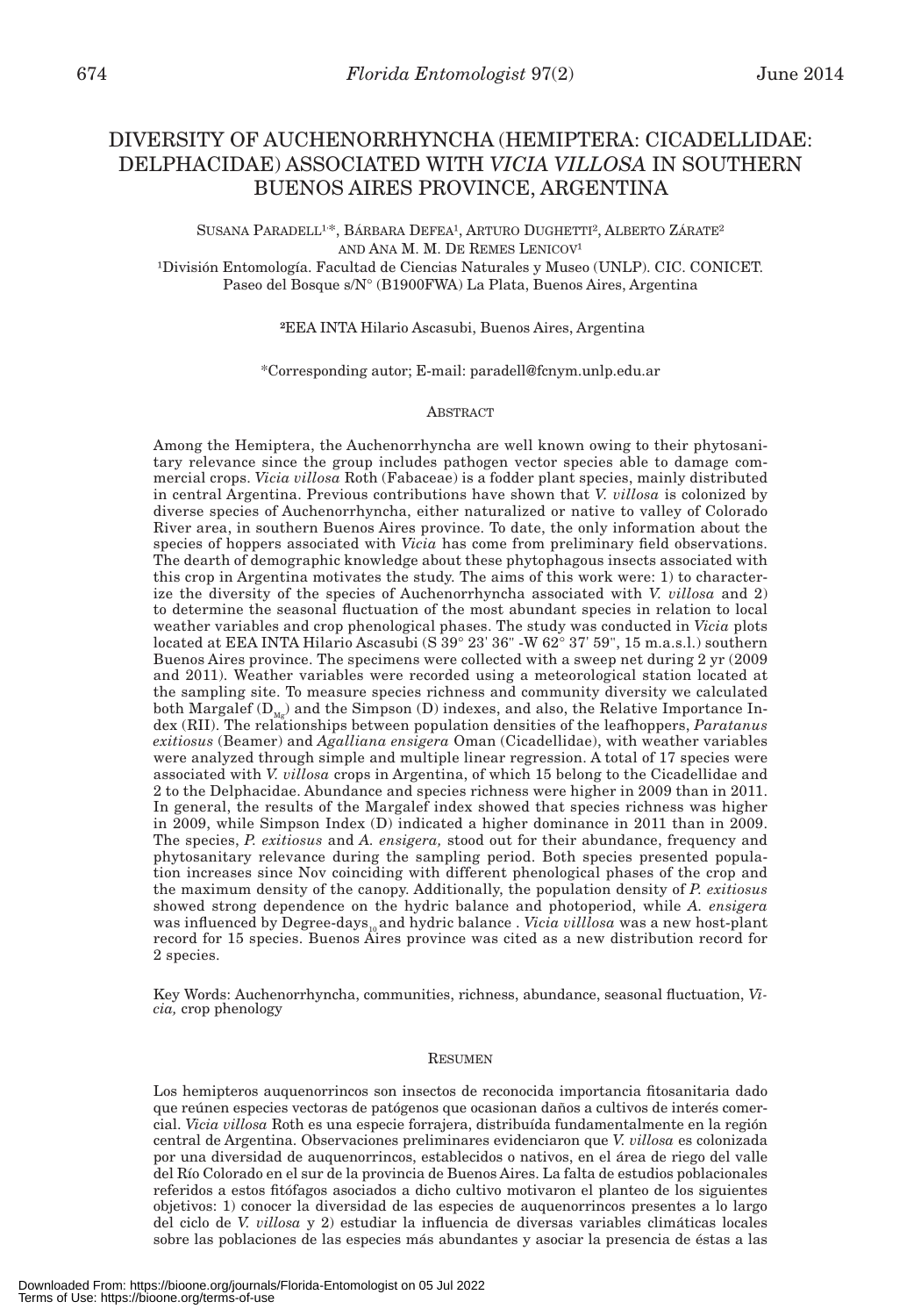fases fenológicas del cultivo. Los muestreos fueron realizados en lotes de vicia ubicados en la Estación Experimental Agropecuaria (EEA) INTA Hilario Ascasubi (62° 37' 59" LO, 39° 23' 36" LS 15 msnm), al sur de la provincia de Buenos Aires. Los especímenes fueron colectados con red entomológica de arrastre durante dos años (2009 y 2011). Las variables climáticas se registraron con una estación meteorológica instalada en el sitio de estudio. Para el cálculo de la riqueza específica y la diversidad se utilizaron los índices de Margalef  $(D_{Mg})$  y Simpson (D). También se calculó el Indice de Importancia Relativa (IIR). La relación entre la densidad poblacional de los cicadélidos, *Paratanus exitiosus* (Beamer) y *Agalliana ensigera* Oman con las variables climáticas fue analizada mediante regresión lineal simple y múltiple. La abundancia y la riqueza específica fueron mayores en 2009. En general, los valores de Margalef  $(D_{y})$  denotaron una mayor riqueza específica en 2009, mientras que el Índice de Simpson (D) mostró una mayor dominancia en el año 2011. En ambos años, las especies *P. exitiosus* y *A. ensigera* sobresalieron por su abundancia, frecuencia e importancia fitosanitaria. Las dos especies presentaron picos poblacionales desde noviembre en diferentes fases fenológicas del cultivo y cuando la canopea era ya muy densa. Sobre la base de los resultados obtenidos, la densidad de la población de *P. exitiosus* en el cultivo de vicia mostró una fuerte dependencia con el balance hídrico y el fotoperiodo; mientras que *A. ensigera* estuvo influenciada por los grados día10 y el balance hídrico. *Vicia villlosa* se registra como nuevo hospedante para 15 especies, de las cuales dos se citan por primera vez para la provincia de Buenos Aires.

Palabras Clave: Auchenorrhyncha, riqueza, abundancia, fluctuación, estacional, *Vicia,* fenología

Auchenorrhyncha, especially the families Delphacidae ("planthoppers") and Cicadellidae ("leafhoppers"), are phytophagous insects distributed worldwide. Several species are serious agricultural pests and may injure plants either directly, through feeding and oviposition, or indirectly, through the transmission of plant pathogens such as viruses and bacteria (Harris 1979; Nault & Ammar 1989). As occurs with other insects, the hoppers' distribution, abundance and richness can be influenced by the climate conditions, vegetation and their interactions. The effects of host plant quality and plant species composition have been also shown to exert major influences on auchenorrhynchan dynamics (Masters et al. 1998).

Few contributions have been made about the population patterns of species of Auchenorrhyncha associated with commercially important crops in central Argentina. In the last 25 yr, some works have been published regarding only maize (*Zea mays* L.; Poaceae) (Tesón et al. 1986; Remes Lenicov & Virla 1999b; Paradell et al. 2001), wheat (*Triticum* spp.; Poaceae) (Remes Lenicov & Virla 1993), rye (*Secale cereale* L; Poaceae) (Ornaghi et al. 1993), oat (*Avena sativa* L.; Poaceae) (Dagoberto et al. 1985; Tesón et al. 1986), alfalfa (*Medicago sativa* L.; Fabaceae) (Meneguzzi 2008) and garlic (*Allium sativum* L.; Amaryllidaceae) (Catalano 2011).

The genus *Vicia* L., (Fabales: Fabaceae: Papilionoideae), with over 200 species distributed worldwide, has high genetic variability and a productive potential that has not been fully exploited to date. Native, naturalized or cultivated species of this genus are present in all temperate and tropical regions of the world. Their greatest diversity occurs in the Mediterranean basin, which is considered as its center of origin; although, secondary centers with high genetic variability have been found in southern Siberia, Europe, North and South America, including Argentina. Knowledge about natural distribution, taxonomy and productive potential of the genus *Vicia* is still scarce in America. At least, 20 species are considered to be part of the natural flora in southern Brazil, Paraguay, Chile, Uruguay and Argentina (Renzi 2009).

*Vicia villosa* Roth is a winter-spring legume species used as cover crop, and for soil improvement, grazing and seed production. Frequently, winter legumes are used as cover crops in insect pest management programs. In the United States *V. villosa* is probably the most commonly used cover crop (Baldwin & Creamer 2005). In Argentina, it is distributed in the provinces of Buenos Aires, Córdoba and La Pampa; and is becoming progressively more important in southern Buenos Aires province in recent yr (J. P. Renzi EEA INTA Hilario Ascasubi, Argentina, personal communication). *Vicia* is cultivated as monoculture or together with oat as a support (polyculture). This combination facilitates harvesting due to increase the height of the crop while the seed yield is not affected (Renzi 2009).

Several studies on insect communities affecting *V. villosa* are focused on the effects of cover crops on abundance and diversity of hervibores, parasitoids and predators (Haddad et al. 2001; Hall et al. 2004; Tillman et al. 2004). In Europe (Bulgaria), a recent contribution by Georgieva & Nikolova (2011) is the only study about the species of Auchenorrhyncha associated with this vetch. In Argentina, preliminary field observations by Dughetti & Zárate (2010) and Dughetti et al. (2012), revealed that 14 species of Auchenorrhyncha are associated with *V. villosa* in south-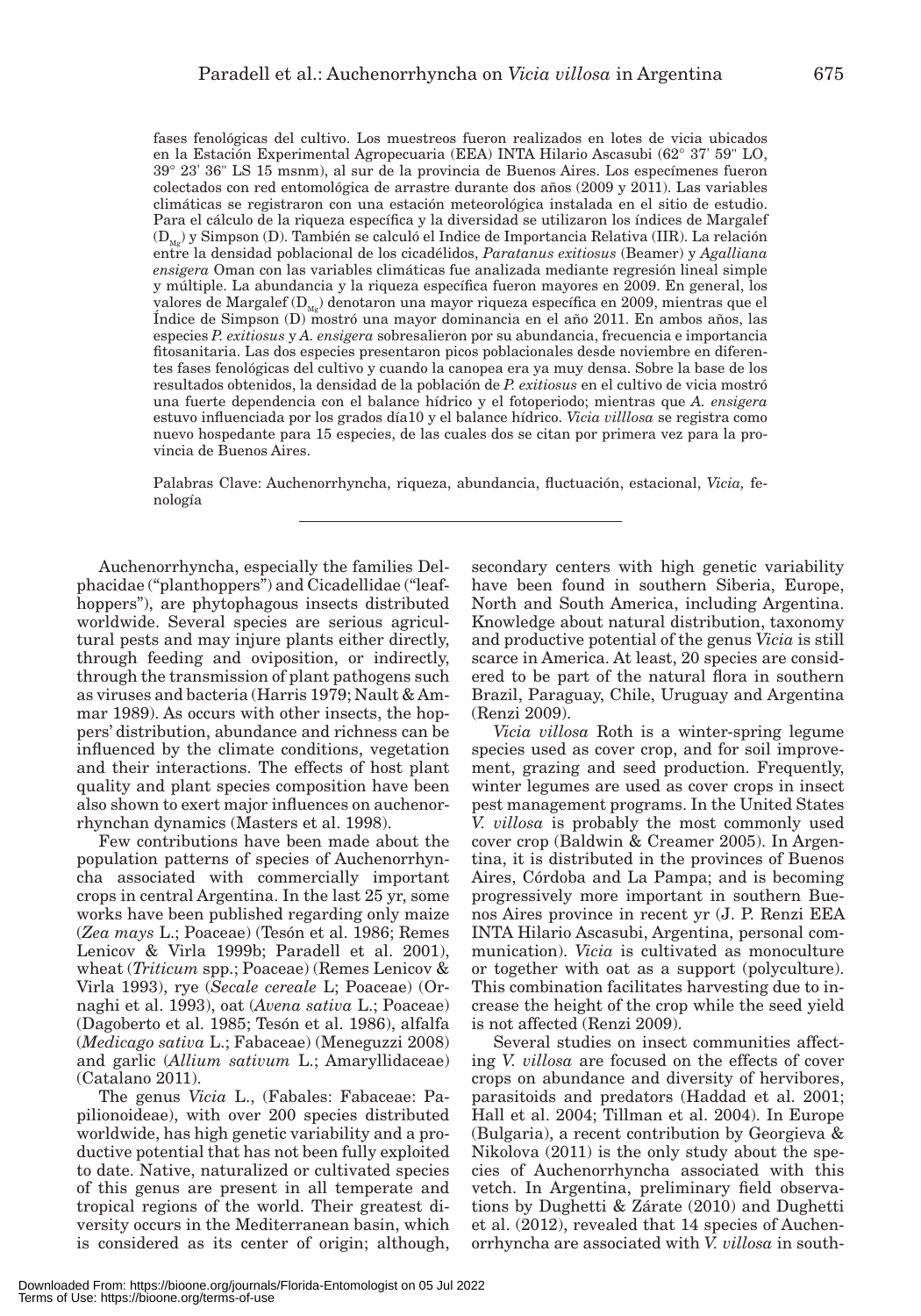ern Buenos Aires province. These studies highlighted *Agalliana ensigera* Oman and *Paratanus exitiosus* (Beamer) as important pests that were confirmed as vectors of different viruses in Argentina (Fawcett 1927), Brazil (Costa 1952) and Chile (Oman 1949). Until now, there have been no relevant studies about the community structure of herbivores affecting *Vicia* in Argentina. Demographic studies should be carried out in order to know the importance of hoppers in this crop.

The hypotheses of this contribution are that *Vicia* crop hosts a great diversity of species of Auchenorrhyncha with phytosanitary importance, and that the population dynamics of the most abundant species respond to different weather variables and crop phenological phases. Accordingly, the aims of this work were: 1) to characterize the diversity of the species of Auchenorrhyncha associated with *V. villosa,* and 2) to determine the seasonal fluctuations of the most abundant species in relation to local weather variables and crop phenological phases. In addition, as a complementary approach, we recorded the geographical distribution, host plants and phytosanitary importance of the species with a relevant frequency range (very frequent-less frequent), and assembled the corresponding bibliographical references.

# MATERIALS AND METHODS

Study site and Record of Weather and Phenological Conditions

The study site were located at the experimental field of EEA INTA in the department of Hilario Ascasubi (S 39° 23' 36" -W 62° 37' 59", 15 m asl), southern Buenos Aires, Argentina. Sweep net samples were taken during 2 growing seasons (2009 and 2011). In 2009, the sample area comprised 850 m<sup>2</sup> and was sowed on Apr 24. On average, crop seedlings appeared on May 12th. In 2011, the area comprised  $1,800$  m<sup>2</sup> and was located within a 1.5 ha seed production plot; the sowing was done on May 11th and the seedlings appeared on May 28th. In 2009, sampling began in mid-Sep, when the crop was quite dense and the tendrils and stems interlaced to form a single plant mass, while in 2011, sampling was delayed to mid-Oct because the canopy was too light to begin sooner. The seed harvesting time varied according to the different sowing times and the weather conditions in each year.

The following phenological phases (adapted from Renzi 2009) were observed during sampling periods: Emergence: 90% of seedlings above the ground surface, based on presence of the first 2 expanded leaves; Vegetative: development of primary and secondary stems as well as leaves, until the onset of flowering; Flowering: the period after the opening of the first flower and until less than 10% of the plants still had open flowers**;** Pod Formation: 50% of plants with first growing pod; Pod Filling: period development of full pods; Maturity: 75% of plants with first discolored and dry pod, yellowed and senescent leaves.

Canopy height was measured for a total of 20 randomly selected plants in 2009 and on 10 randomly selected plants on 2011. Maximum height of each plant was recorded using a meter stick held perpendicular to the ground.

Weather variables were recorded by means of a meteorological station at the study site (EEA-INTA Hilario Ascasubi, Buenos Aires). For this analysis we recorded the following data: photoperiod (h), mean temperature (°C), 10 and 20 degree days, number of hours during which temperature was higher than 10 °C and 20 °C, mean RH, daily rainfall (mm), total wet foliage (12-12) and Penman's evapotranspiration (ETP) (mm).

The cultivated plots were treated with preand post-emergence herbicides in 2011, but not in 2009. Insecticides were not applied during the study.

In both yr, the spontaneous vegetation associated with *Vicia* was represented by the following species: *Raphanus sativus* L. "radish"; *Rapistrum rugosum* L. (Brassicaceae = Cruciferae); *Carduus nutans* L. "musk thistle"; *Senecio vulgaris* L. "groundsel"; *Taraxacum officinale* Weber "dandelion"; *Centaurea solstitialis* L. "yellow starthistle" (Asteraceae = Compositae).

In 2009 and 2011, other crops adjacent to *Vicia* plot were: *Avena sativa* L*.* (oat); *Hordeum vulgare* L. (barley); *Secale cereale* L. (rye); X *Triticosecale* Wittm. (triticale) (Gramineae) and *Medicago sativa* L. (alfalfa) (Fabaceae = Leguminosae).

## Capture and Identification of Insects

Insects were collected weekly with a sweep net measuring  $0.38 \text{ m} \times 0.70 \text{ m}$ . The samples taken from 5 stations chosen at random, comprised 20 sweeps per station, a total of 100 sweeps per week (based on the asymptotic number of individuals per sweep during a preliminary sampling). The specimens collected were dry preserved, labeled and transported to the lab for identification. For taxonomic analyses, the specimens were counted and dissected under a stereoscope and identified following (Linnavuori 1959; Young 1977; Remes Lenicov 1982; Paradell 1995). The material was deposited in the Entomological Collection at Museo de La Plata, Argentina (MLP).

# Abundance and Diversity

The samples were identified at the family, subfamily and species level. Total number of collected individuals (N) was determined by direct count and documented weekly. To measure the community's diversity we used the Margalef index  $(D_{\text{Mg}})$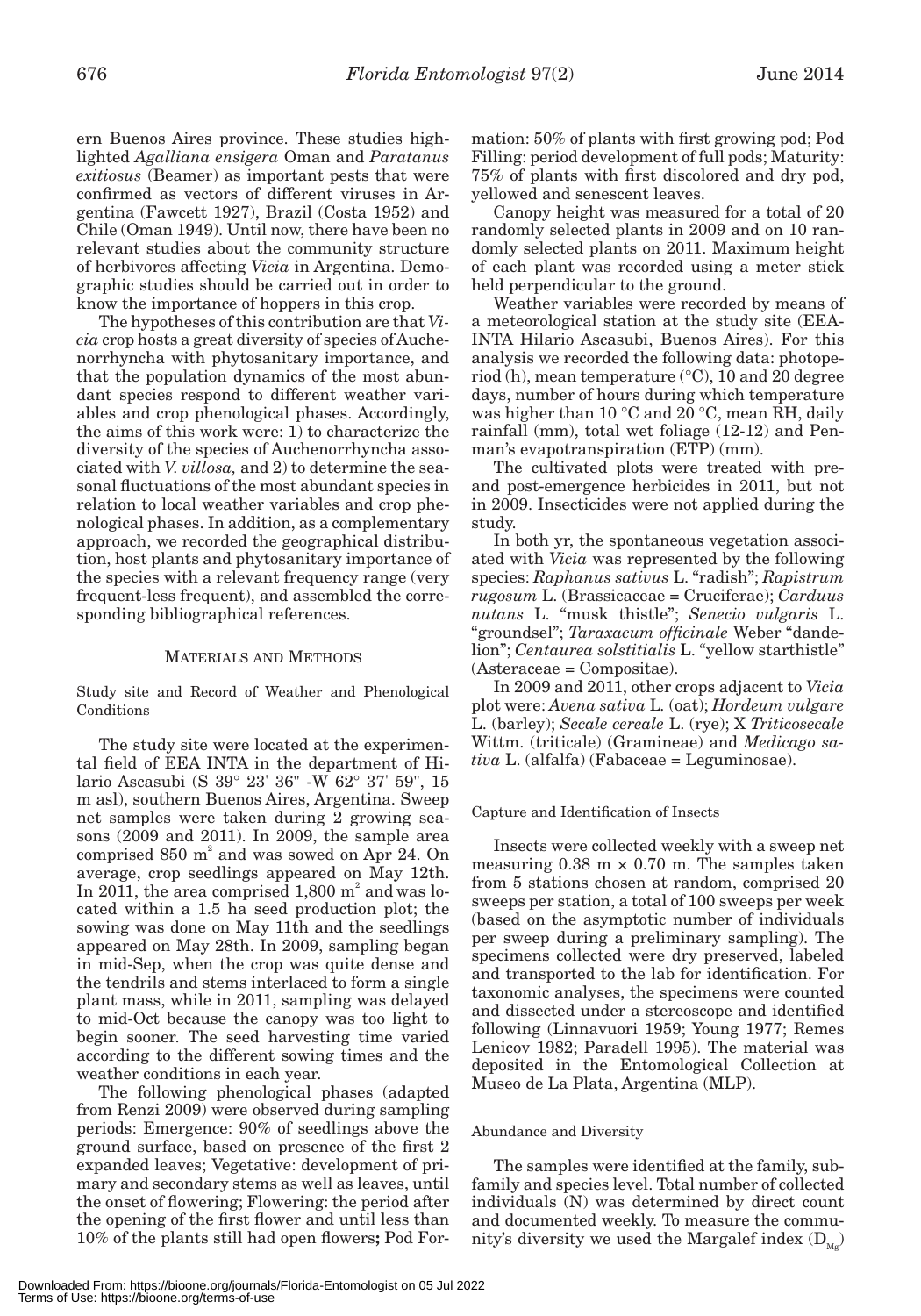and the dominance index of Simpson (D). Margalef's index only considers the number of species, while Simpson's dominance index highlights the structure of the community by considering both the number of species and their relative importance, and by pondering the dominance of a few species. This index was chosen because it is well understood and provides a good estimate of diversity at relative small sample sizes. Both indexes were calculated as follows:  $D_{Mg} = S-1/lnN; D$  $= 1-\Sigma$  (pi)<sup>2</sup>; where N = number of individuals of all species,  $S =$  number of species,  $pi = ni/N$ , and ni = number of individuals of species "i" (Magurran 2004; Moreno 2001).

The Relative Importance Index (RII) allows for an estimation of the species not only considering its abundance but also its occurrence or frequency. In this way, species poorly represented in individual numbers but frequently recovered over a long period can be balanced with numerous species with sporadic occurrence (Remes Lenicov & Virla 1993; Murúa et al. 2006). The Relative Importance Index was calculated by the following formula:

### $RII = Ni/Nt \times Mi/Mt \times 100$

where  $Ni = number of individuals of species "i"$ ; Nt = total number of individuals of all species; Mi = number of samples in which species "i" occurred and Mt: total number of samples taken.

Species with RII values  $\geq 10$  were considered as "very frequent"; those with a RII between 1-9 "frequent"; RII between 0.2-0.99 "less frequent"; and RII  $\leq 0.19$  "occasional" (Table 1). Data regarding host plants, geographic distribution and phytosanitary importance of the species more frequently captured on *Vicia* are summarized in Table 2.

#### Statistical Analyses

The relationships between the population densities of the species *Paratanus exitiosus* and *Agalliana ensigera* and the weather variables were analyzed by means of simple and multiple linear regression using Statistical Graphics SGWIN® Plus 4.0 (Statgraphics Plus 4.0; Statistical Graphics Corporation, 1994-1999, Herndon, Virginia, USA) and Statistica® 99 (Statistica 7.0, Stat-Soft, Inc.). The original data were transformed in order to achieve linearization. The descriptivepredictive models for the population abundance of *P. exitiosus* and *A. ensigera* were determined by means of logistic regression, where  $P_x = pro$ portion of captured insects and  $Q_x$  = proportion of uncaptured insects; odds =  $P/Q$ , with  $Q = 1-P$ ;  $logit(P) = ln (odds) = ln (P/Q).$ 

The statistical significance of each linear model obtained was evaluated by comparing  $F_{\text{value}}$ 

 $P_{value}$  (significance level < 0.05 is statistically significant) and the coefficient of determination  $(R^2)$ .

Normality was corroborated by the Kolmogorov-Smirnov test using the program Graph-Pad Instat V 3.01 and the normality hypothesis test of the software Statgraphics Plus 4.0. Homoscedasticity was verified by Bartlett's test using the software GraphPad Instat (Graph pad Software, Inc, Copyright 1992-1998, San Diego. California, USA).

The hypothesis proposed for this analysis is that the temporal pattern of accumulation of adults would be partly explained by the thermal regime, the photoperiod and the water balance (precipitation – evapotranspiration).

#### **RESULTS**

A total of 1,618 individuals ( $N_{2009} = 1259$ ;  $N_{2011}$ = 359) were collected and 18 species identified; most of which were included in the Cicadellidae (Cicadomorpha), represented by 16 species distributed in 5 subfamilies (Deltocephalinae, Agallinae, Xerophloeinae, Cicadellinae and Gyponinae), followed by Delphacidae (Fulgoromorpha) with only 2 species included in the subfamily Delphacinae (Table 1).

The number of collected specimens varied over sampling and, in both yr, the highest number was recorded in Nov ( $N_{2009} = 261$ ;  $N_{2011} = 66$ ). Likewise, the Species Richness varied between 2009 and 2011  $(S_{2009} = 15; S_{2011} = 10)$ . Of these species, 7 were present in both yr, including the most abundant ones.

In both yr sampled, the leafhopper *P*. *exitiosus* was the species most abundant with 1,097 specimens identified, followed by *A. ensigera* (316) and *Xerophloea viridis* Fabricius with 85 specimens. The species *P. exitiosus* and *A. ensigera* remained markedly numerous through the crop cycle.

In terms of species succession, neither seasonal nor phenological succession were observed and most of the them were collected over the whole growing season.

In general, Margalef values showed lower species richness in both yr  $(D_{Mg2009}: 1.96$  and  $D_{Mg2011}:$ 1.54), with a clear increase in 2009. The diversity was also estimated by Simpson Index. The values obtained for each year  $(D_{2009}: 0.43$  and  $D_{2011}: 0.65)$ suggested a rising inequality in the species abundance distribution in 2011, that means a lower diversity than in 2009.

The RII values determined that the species shared by both cycles showed almost the same frequency pattern. The leafhoppers *P. exitiosus* and *A. ensigera* were the most frequent (RII  $\geq 10$ ), followed by *Bergallia signata* (Stål) and *X. viridis* (RII 1-9), in 2009. These latter species, together with *B. neosignata* (Oman) were the "frequent" species in 2011 (Table 1), while the remaining species were "occasional".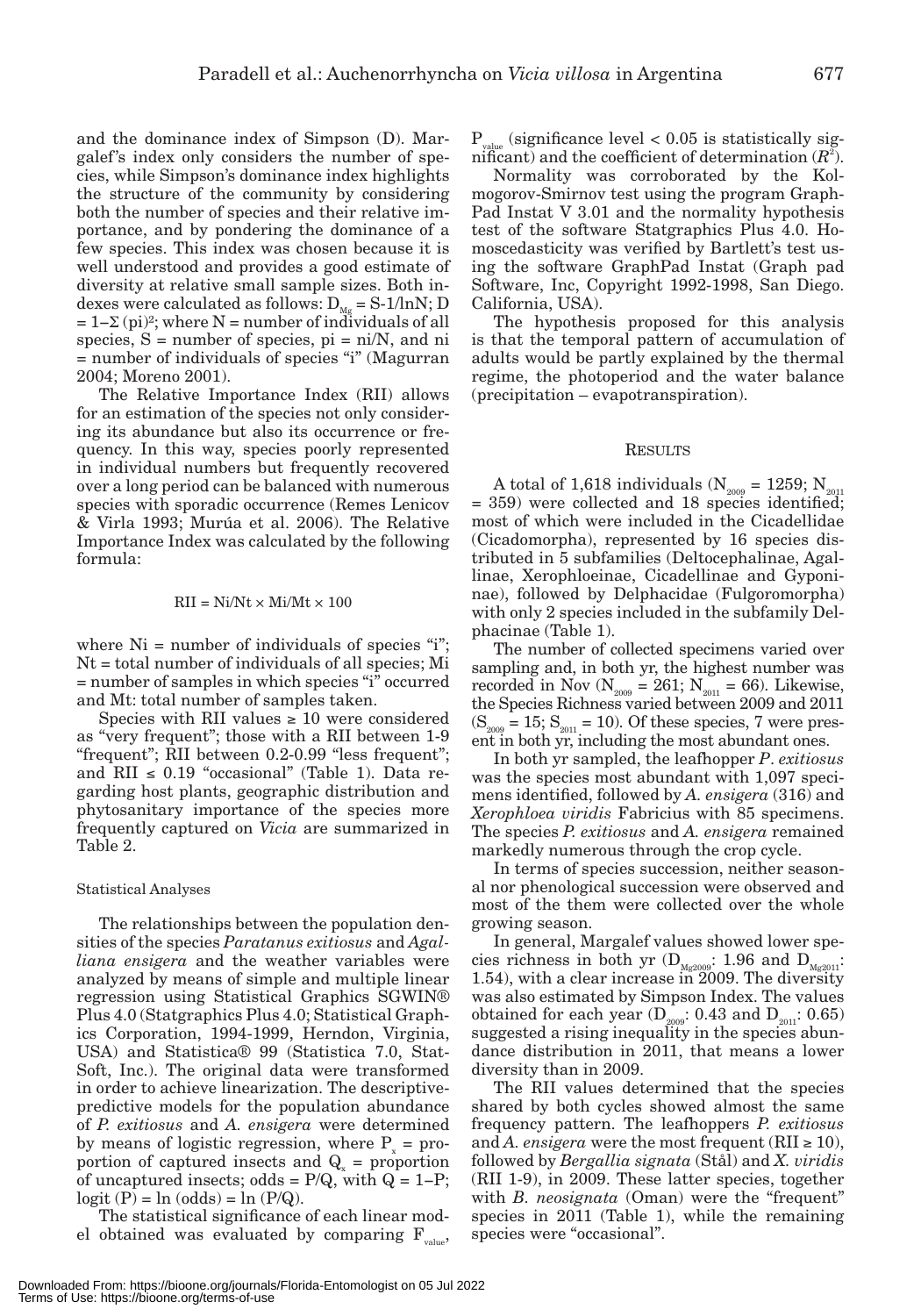In both yr, the most frequent species, *P. exitiosus* and *A. ensigera,* presented population increases during the months of Nov and Dec. In 2009, *P. exitiosus* registered 3 increases, the highest (N = 215) coinciding with pod formation phase; while in 2011, there was only 1 increase  $(N = 53)$  at the end of flowering phase (Fig. 1). *Agalliana ensigera* showed a similar behavior the 2 yr, with a single increase ( $N_{2009} = 49$ ;  $N_{2011} = 26$ ) coinciding with the pod filling phase (Fig. 2). Increases were always registered when plants of *Vicia* showed its maximum height ( $h_{2009} = 39$  cm;  $h_{2011} = 35$  cm) in Nov.

From the application of simple linear regression models, a statistically significant association was found between the dependent variable (density of *P. exitiosus* and *A. ensigera*) and some of the independent variables. However, when the multiple regression linear models were applied, some of these variables explained the same patterns (autocorrelation) while others did not show statistically significant associations.

These analyses indicate that the models that best describe the population density of each species are as follows:

For *P. exitiosus*:

 $\text{Ln} \left( \text{P/Q} \right)_{\text{Accum}} = -4.48 - 0.0042 \times \text{Hydric Balance (mm)}_{\text{Accum}}$  $+ 0.0049 \times \text{Photoperiod (Hs)}$ .

$$
(P_{\hbox{\tiny value}}<0.01;F;1918; \, GL;12; R^2; \,0.997)
$$

and, for *A. ensigera*:

Ln  $(P/Q)_{\text{Accum}}$  = - 3.93 + 0.0218  $\times$  Degree-days<sub>10 Accum</sub> +  $0.0213 \times$  Hydric Balance (mm)<sub>Accum</sub>.

(*P*value < 0.01; *F***:** 1204; *GL*: 12; R2 : 0.996)

where P is the estimated proportion of adults of *P. exitiosus* and *A. ensigera*, Hydric Balance <sub>Accum</sub> is the difference between the readings for precipitation and evapotranspiration (accumulated) and Degree days<sub>10</sub> Accum is the number of accumulated heat units during a certain period when the average daily temperature exceeds the developmental zero of 10 °C.

For both *P. exitiosus* and *A. ensigera*, the ANO-VA results indicated strong associations between the dependent and the independent variables: (Hydric Balance  $(P_{value} < 0.0038)$  // Photoperiod  $(P_{value} < 0.0038)$  $_{\text{ue}}$ < 0.01)) and (Degree days<sub>10 accum</sub> ( $P_{\text{value}}$ < 0.00001)// Hydric Balance  $(P_{value} < 0.0001)$  respectively.

The resulting fits show that the population density of *P. exitiosus* is strongly dependent on photoperiod and hydric balance, (difference between the precipitation and evapotranspiration); whereas the population density of *A. ensigera* is strongly influenced by hydric balance and the accumulated degree days $_{10}$  (Figs. 1 and 2).

In considering these results, it is important to take into account the fact that the method used to collect adult *P. exitiosus* and *A. ensigera* was

TABLE 1. MEAN ABUNDANCE AND RELATIVE IMPORTANCE (RII) OF THE AUCHENORRHYNCHA SPECIES ASSOCIATED WITH *VICIA VILLOSA* IN SOUTHERN BUENOS AIRES PROVINCE DURING 2009 AND 2011.

| <b>CICADELLIDAE</b> |                                             |                |            |               |  |
|---------------------|---------------------------------------------|----------------|------------|---------------|--|
| Subfamily           | Species                                     | Abundance      | <b>RII</b> |               |  |
| Agallinae           | Agalliana ensigera Oman                     | 158            | 25.15      | Very frequent |  |
|                     | Bergallia confusa (Oman)                    | 10             | 0.365      | Less frequent |  |
|                     | Bergallia signata (Stål)                    | 20.5           | 2.26       | Frequent      |  |
|                     | Bergallia neosignata (Oman)                 | 6.5            | 1.75       | Frequent      |  |
|                     | Bergallia lateralis (Oman)                  | 0.5            | 0.0035     | Occasional    |  |
|                     | Bergallia chileana (Oman)                   | $\overline{2}$ | 0.0635     | Occasional    |  |
| Deltocephalinae     | Paratanus exitiosus (Beamer)                | 548.5          | 62.25      | Very frequent |  |
|                     | Atanus viridis Linnavuori                   | 0.5            | 0.015      | Occasional    |  |
|                     | <i>Haldorus sexpunctatus</i> (Berg)         | 1              | 0.005      | Occasional    |  |
|                     | Amplicephalus marginellanus (Metcalf)       | 3              | 0.09       | Occasional    |  |
|                     | Amplicephalus dubius (Linnavuori)           | 0.5            | 0.015      | Occasional    |  |
|                     | Spangbergiella vulnerata Signoret           | 0.5            | 0.0035     | Occasional    |  |
| Xerophloeinae       | Xerophloea viridis Fabricius                | 42.5           | 2.95       | Frequent      |  |
| Gyponinae           | Curtara samera DeLong & Freytag             | 0.5            | 0.0035     | Occasional    |  |
| Cicadellinae        | Ciminius platensis (Berg)                   | 0.5            | 0.0035     | Occasional    |  |
|                     | Syncharina punctatissima (Signoret)         | 1              | 0.005      | Occasional    |  |
|                     | <b>DELPHACIDAE</b>                          |                |            |               |  |
| Delphacinae         | Delphacodes kuscheli Fennah                 | 7.5            | 0.25       | Less frequent |  |
|                     | Delphacodes argentina Remes Lenicov & Tesón | 0.5            | 0.0035     | Occasional    |  |

Downloaded From: https://bioone.org/journals/Florida-Entomologist on 05 Jul 2022 Terms of Use: https://bioone.org/terms-of-use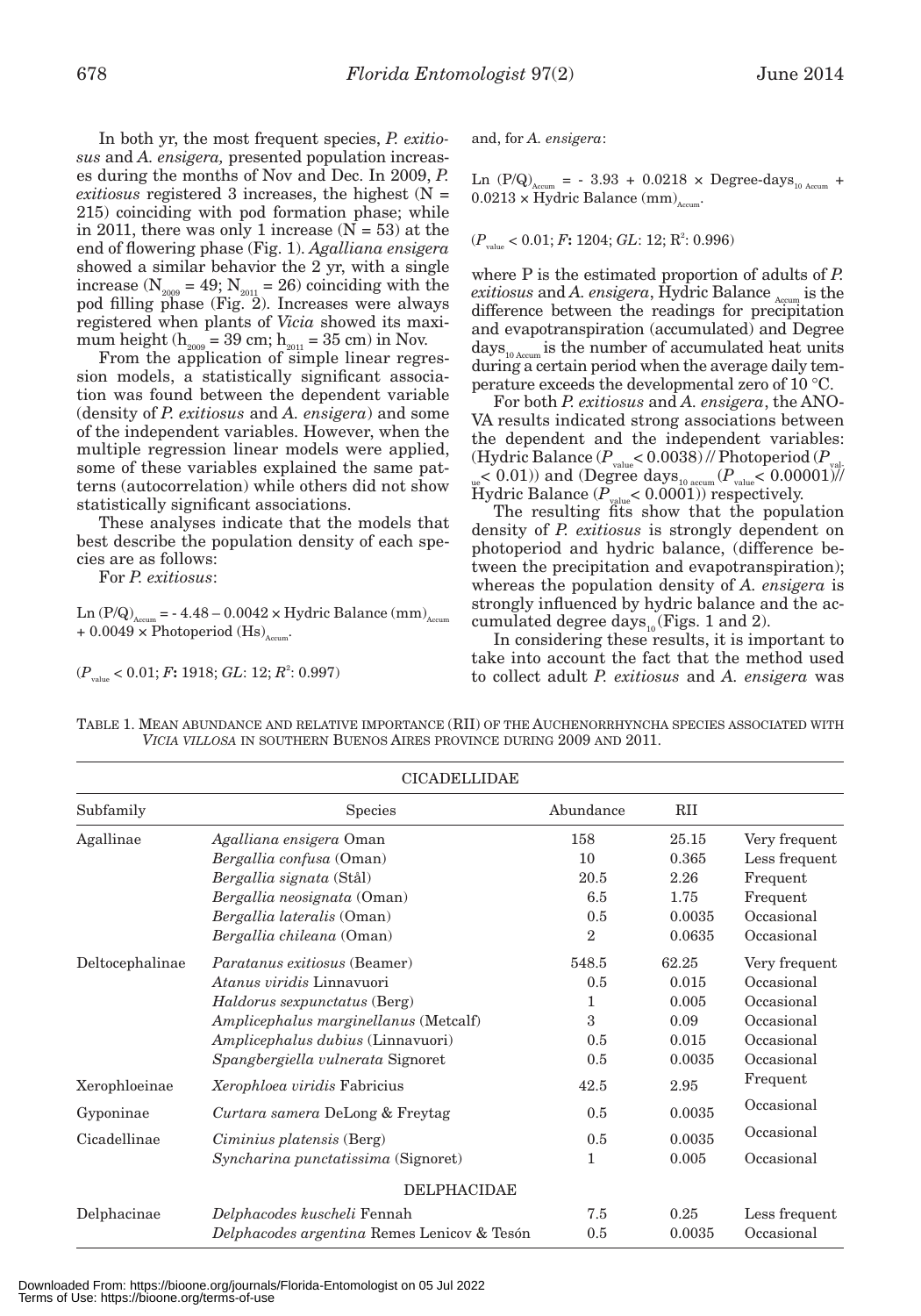TABLE 2. GEOGRAPHIC DISTRIBUTION, HOST PLANTS AND PHYTOSANITARY IMPORTANCE OF THE AUCHENORRHYNCHA SPECIES COLLECTED ON *VICIA VILLOSA* IN BUENOS AIRES DURING 2009 AND 2011.

|                                                                                                                                                                                                                                                                                                                            | CICADELLIDAE                                                                                                                                                                                                                                                                                                                                                                                                                                                                                                                                                                                                                                                                                                                                                                                                                                                                                                                                                                                                                                                               |                                                                                                                                                                                                                                                                                                                                                                           |
|----------------------------------------------------------------------------------------------------------------------------------------------------------------------------------------------------------------------------------------------------------------------------------------------------------------------------|----------------------------------------------------------------------------------------------------------------------------------------------------------------------------------------------------------------------------------------------------------------------------------------------------------------------------------------------------------------------------------------------------------------------------------------------------------------------------------------------------------------------------------------------------------------------------------------------------------------------------------------------------------------------------------------------------------------------------------------------------------------------------------------------------------------------------------------------------------------------------------------------------------------------------------------------------------------------------------------------------------------------------------------------------------------------------|---------------------------------------------------------------------------------------------------------------------------------------------------------------------------------------------------------------------------------------------------------------------------------------------------------------------------------------------------------------------------|
|                                                                                                                                                                                                                                                                                                                            | <i>Agalliana ensigera</i> Oman                                                                                                                                                                                                                                                                                                                                                                                                                                                                                                                                                                                                                                                                                                                                                                                                                                                                                                                                                                                                                                             |                                                                                                                                                                                                                                                                                                                                                                           |
| <b>GEOGRAPHIC DISTRIBUTION</b>                                                                                                                                                                                                                                                                                             | <b>HOST PLANTS</b>                                                                                                                                                                                                                                                                                                                                                                                                                                                                                                                                                                                                                                                                                                                                                                                                                                                                                                                                                                                                                                                         | PHYTOSANITARY IMPORTANCE                                                                                                                                                                                                                                                                                                                                                  |
| Argentina: Jujuy, Salta Tucumán,<br>La Rioja, Catamarca, Santiago del<br>Estero, Chaco, Misiones, Entre Ríos,<br>San Juan, Mendoza, Santa Fe, La<br>Pampa, Buenos Aires, Río Negro<br>(Christensen 1942; Remes Lenicov<br>1982; Remes Lenicov et al. 2004;<br>Paradell 1995; Dughetti et al. 2012;<br>Varela et al. 2007). | pumpkin<br>Cucurbita<br>maxima<br>(Ducht.), potato Solanum tuberosum<br>L. (Christensen 1942); pepper $Cap$ -<br>sicum annum L., "tomato" Lycopersi-<br>cum esculentum Hill, fababean Vicia<br><i>faba L., zucchini Cucurbita pepo L.</i><br>berrie Fragaria spp., cotton Gosypi-<br>um hirsutum L., wheat Triticum aes-<br><i>tivum L.</i> , maize Zea mays L, alfalfa<br>Medicago sativa L., soibean Glycine<br><i>max</i> L. (Christensen 1942; Remes<br>Lenicov 1982; Meneguzzi 2008); sug-<br>ar beet <i>Beta vulgaris</i> L. (Bennet &<br>Munck 1946, Remes Lenicov 1982);<br>sorghum Sorghum vulgare (Pers.)<br>(Remes Lenicov et al. 2004; Remes<br>Lenicov et al. 2006), tobacco Nico-<br><i>tiana tabacum</i> L., sunflower <i>Ricin-</i><br><i>ius communis</i> L. (Zanol & Menezes<br>1982), oat Avena sativa L., prairie<br>grass <i>Bromus unioloides</i> Kunth and<br>weeds (Paradell 1995), garlic <i>Allium</i><br>sativum L. (Catalano 2011), citrus<br>Citrus sp., carrot Daucus carota L.,<br>hairy vetch <i>V. villosa</i> (Dughetti et al.<br>2012). | Confirmed vector of "Argentine"<br>Curly Top Virus" to sugar beet<br>(Fawcett, 1927) and of "Brazilian"<br>Curly Top Virus" to tomato (Costa,<br>1952). Possible vector of "Witches-<br>Broom Disease" of alfalfa in San<br>Juan (Meneguzzi 2008). Potential<br>vector of the phytoplasm 16SrIII<br>X-disese which cause the disease<br>"Garlic decline" (Catalano 2011). |
|                                                                                                                                                                                                                                                                                                                            | Bergallia confusa (Oman)                                                                                                                                                                                                                                                                                                                                                                                                                                                                                                                                                                                                                                                                                                                                                                                                                                                                                                                                                                                                                                                   |                                                                                                                                                                                                                                                                                                                                                                           |
| Argentina: Jujuy, Tucumán, San<br>Juan, Mendoza, San Luis, Córdoba,<br>La Pampa, Buenos Aires (Remes<br>Lenicov 1982; Paradell 1995; Remes<br>Lenicov et al. 2004; Remes Lenicov<br>et al. 2006; Varela et al. 2007).                                                                                                      | potato, red clover Trifolium pratense<br>L., maize, wheat, sorghum, weeds<br>(Remes Lenicov 1982; Paradell 1995;<br>Remes Lenicov et al. 2004; Remes<br>Lenicov et al. 2006), garlic (Catalano<br>2011), alfalfa (Meneguzzi 2008), oat,<br>linen Linum usitatissimum L., al-<br>falfa, sorghum, tomato (Varela et al.<br>2007). New record for hairy vetch V.<br>villosa.                                                                                                                                                                                                                                                                                                                                                                                                                                                                                                                                                                                                                                                                                                  | Vector of the phytoplasm (grupo<br>16Sr VII Ash Yellows) associated to<br>"Witches-Broom Disease" of alfalfa<br>in San Juan province, Argentina<br>(Meneguzzi 2008).                                                                                                                                                                                                      |
|                                                                                                                                                                                                                                                                                                                            | <i>Bergallia signata</i> (Stål)                                                                                                                                                                                                                                                                                                                                                                                                                                                                                                                                                                                                                                                                                                                                                                                                                                                                                                                                                                                                                                            |                                                                                                                                                                                                                                                                                                                                                                           |
| Argentina: Jujuy, Tucumán, Chaco,<br>Misiones, San Juan, Mendoza, Bue-<br>nos Aires, Río Negro (Remes Lenicov<br>1982; Remes Lenicov et al. 2004; Va-<br>rela et al. 2007).                                                                                                                                                | alfalfa, white clover Trifolium spp.,<br>maize, wheat, "pririe grass" Bromus<br>unioloides Kunth, potato, beet Beta<br>vulgarisL., radish root Raphanus<br>sativus L., turnip Brassica raba<br>L., purslane Portulaca oleracea L.<br>(Remes Lenicov 1982; Remes Lenicov<br>et al. 2004), pepper Capsicum an-<br>nuum var, tomato, carrot (Varela et<br>al. 2007). New record for hairy vetch<br>V. villosa.                                                                                                                                                                                                                                                                                                                                                                                                                                                                                                                                                                                                                                                                | unknown                                                                                                                                                                                                                                                                                                                                                                   |
|                                                                                                                                                                                                                                                                                                                            | Bergallia neosignata (Oman)                                                                                                                                                                                                                                                                                                                                                                                                                                                                                                                                                                                                                                                                                                                                                                                                                                                                                                                                                                                                                                                |                                                                                                                                                                                                                                                                                                                                                                           |

Argentina: San Juan, Buenos Aires, La Pampa y Neuquén (Remes Lenicov 1982; Remes Lenicov et al. 2004).

L, Ĭ.

> potato, alfalfa, wheat y maize (Remes unknown Lenicov 1982; Remes Lenicov et al. 2004). New record for hairy vetch *V. villosa.*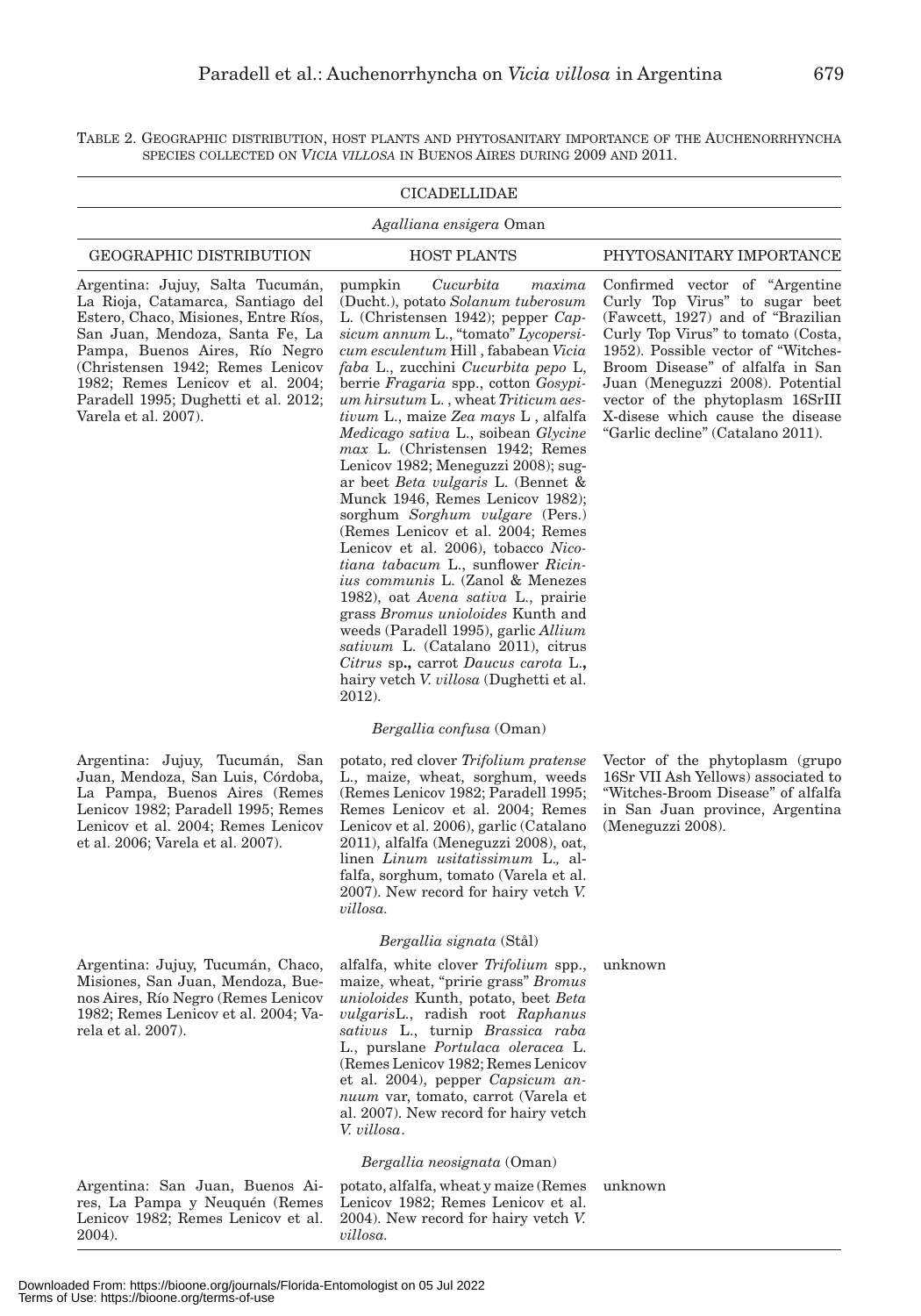TABLE 2. (CONTINUED) GEOGRAPHIC DISTRIBUTION, HOST PLANTS AND PHYTOSANITARY IMPORTANCE OF THE AUCHE-NORRHYNCHA SPECIES COLLECTED ON *VICIA VILLOSA* IN BUENOS AIRES DURING 2009 AND 2011.

| <b>GEOGRAPHIC DISTRIBUTION</b>                                                                                                                                                                                                                                                                                              | <b>HOST PLANTS</b>                                                                                                                                                                                                                                                                                                                                                                                                                                                                            | PHYTOSANITARY IMPORTANCE                                                                                                                                                                                                                                                     |
|-----------------------------------------------------------------------------------------------------------------------------------------------------------------------------------------------------------------------------------------------------------------------------------------------------------------------------|-----------------------------------------------------------------------------------------------------------------------------------------------------------------------------------------------------------------------------------------------------------------------------------------------------------------------------------------------------------------------------------------------------------------------------------------------------------------------------------------------|------------------------------------------------------------------------------------------------------------------------------------------------------------------------------------------------------------------------------------------------------------------------------|
|                                                                                                                                                                                                                                                                                                                             | <i>Paratanus exitiosus</i> (Beamer)                                                                                                                                                                                                                                                                                                                                                                                                                                                           |                                                                                                                                                                                                                                                                              |
| South America. Chile (Oman, 1949)<br>and Argentina: Río Negro (Beamer<br>1943; Bennett & Munck 1946), Ju-<br>juy, Chaco, San Luis, Córdoba (Lin-<br>navuori 1959; Paradell et al. 2005),<br>Buenos Aires (Remes Lenicov et al.<br>2006); San Juan (Galdeano et al.<br>2009, Meneguzzi 2008); Mendoza<br>$(Catalano 2011)$ . | maize (Paradell et al. 2005), rice<br>Oryza sativa L., wheat, sugar beet<br>Beta vulgaris L. var. saccharifera<br>(Linnavuori, 1959), sorghum (Remes<br>Lenicov et al. 2006), garlic (Paradell<br>et al. 2003, Galdeano et al. 2009;<br>Catalano 2011), alfalfa (Meneguzzi<br>2008), hairy vetch V. villosa (Dughet-<br>ti et al. 2012).                                                                                                                                                      | Vector of "Virus Sugar Beet Yellow-<br>Wilt" (Bennet & Munck 1946),<br>causing disease "Yellow Wilt" of<br>sugar beet (Hepp $& Vargas 2002$ );<br>potential vector of the phytoplasm<br>16SrIII X-disease which cause the<br>"Garlic decline" disease (Catalano<br>$2011$ ). |
|                                                                                                                                                                                                                                                                                                                             | Xerophloea viridis (Fabricius)                                                                                                                                                                                                                                                                                                                                                                                                                                                                |                                                                                                                                                                                                                                                                              |
| EEUU, México, Perú, Venezuela,<br>Brasil, Bolivia and Argentina: Salta,<br>Tucumán, Misiones, Córdoba, Men-<br>doza, San Juan, Santa Fe, Buenos<br>Aires, Neuquén (Nielson 1962; Par-<br>adell 1995; Remes Lenicov et al.<br>2004; Meneguzzi 2008; Catalano<br>$2011$ ).                                                    | weeds (Tesón et al. 1986), wheat<br>(Remes Lenicov & Virla, 1993),<br>maize, barley <i>Hordeum vulgare</i> L.,<br>sweet potato Ipomoea batatas Poir.,<br>tomato, lettuce Lactuca sativa L.,<br>San José weed Ageratum conyzoides<br>L., Sida rhombifolia L., Digitaria<br>decubens Stent (Zanol & Menezes<br>1982; Paradell 1995), citrus Citrus<br>sinensis L. (Paradell et al. 2000), al-<br>falfa (Meneguzzi 2008), garlic (Cata-<br>lano 2011). New record for hairy<br>vetch V. villosa. | Vector of "Virus Sugar Beet Yellow-<br>Wilt" to sugarcane in Argentina<br>(Bennet & Munck 1946).                                                                                                                                                                             |
|                                                                                                                                                                                                                                                                                                                             | <b>DELPHACIDAE</b>                                                                                                                                                                                                                                                                                                                                                                                                                                                                            |                                                                                                                                                                                                                                                                              |
|                                                                                                                                                                                                                                                                                                                             | Delphacodes kuscheli Fennah                                                                                                                                                                                                                                                                                                                                                                                                                                                                   |                                                                                                                                                                                                                                                                              |
| Chile<br>1955), Uruguay<br>(Fennah<br>(Remes Lenicov et al. 2000) and<br>Argentina: Jujuy, Salta, Tucumán,<br>Chaco, Córdoba, Santa Fe, En-<br>tre Ríos, San Luis, Catamarca, La<br>Rioja, San Juan, Mendoza, Buenos<br>Aires, La Pampa, Neuguén, Río Ne-                                                                   | maize, wheat, oat, sorghum, barley,<br>pririe grass, Sorghum halepense L.,<br>Cynodon dactylon (L.) Pers. (Remes<br>Lenicov & Virla, 1999b). New record<br>for hairy vetch V. villosa                                                                                                                                                                                                                                                                                                         | Vector of "Mal de Rio Cuarto virus"<br>(MRCV) on maize in Argentina<br>(Remes Lenicov et al. 1985)                                                                                                                                                                           |

sampling without replacement of individuals into their natural habitat. This could influence population density and generate errors in readings subsequent to taking samples. For this reason, some errors may be expected in the capacities of the models to estimate population density of these species. Thus further studies in coming yr should be made to validate the models.

gro (Remes Lenicov & Tesón 1978; Remes Lenicov & Virla 1992, 1999a; Virla & Remes Lenicov 2000; Laguna

et al. 2002, 2003).

# **DISCUSSION**

 The results of this study demonstrate that Cicadellidae species associated with *V. villosa* are

very diverse. Five subfamilies were registered: the most represented were Deltocephalinae species (37.5%), and Agallinae species (37.5%), which together contributed 75% of the total diversity, followed by species of Cicadellinae (12.5%), and Xerophloeinae and Gyponinae each contributing 6.25%. However, both yr sampled showed remarkable differences in species richness and abundance for all the Auchenorrhyncha associated with *Vicia*, probably related to differences in densities of various spontaneous plant species. Weeds within crops could serve as food plants and oviposition alternative hosts, and thus able to increase insect populations (Norris & Kogan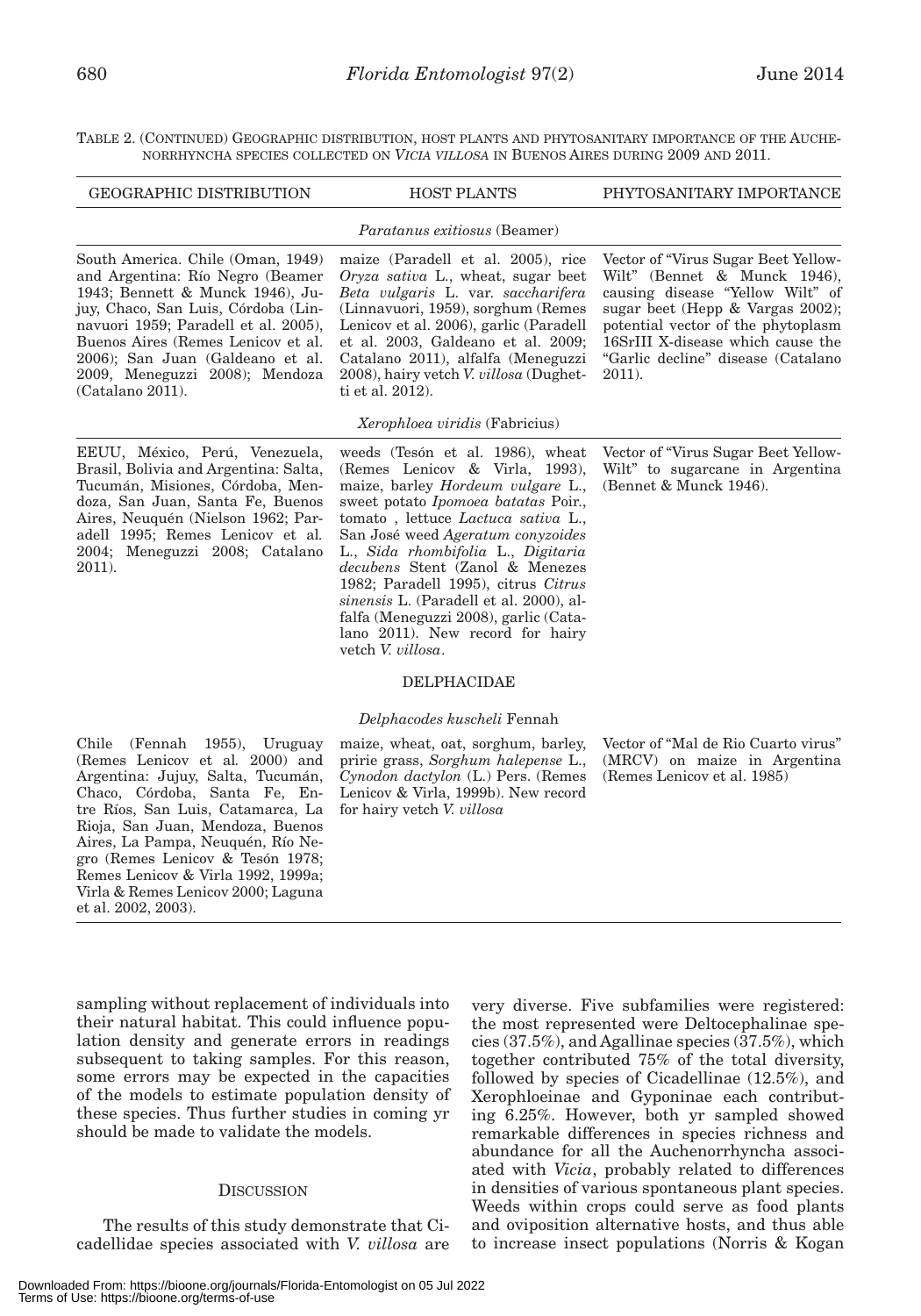

Fig. 1. Relationship between climatic (hydric balance, photoperiod) and phenological conditions and density of *Paratanus exitiosus* (Beamer), in Buenos Aires, during 2009 and 2011. Hydric balance is the difference between the cumulative precipitation and evapotranspiration in a certain period of time.

2005). It is well known, that food resources could influence the spatial distribution of insects, even more in temperate areas where vegetation have a marked seasonality. A previous contribution by Haddad et al. (2001) suggests that high plant densities would increase the resource concentrations potentially attractive to a greater number or diversity of insects. So, the higher abundance and species richness in 2009 ( $N = 1259$ ; S = 15) may be due to a major density of spontaneous vegetation within *Vicia*. In 2011, the use of preand post-emergence herbicides caused a density decrease of such vegetation, which could cause a reduction in the observed abundances  $(N = 359)$ and perhaps also influence the spatial distribution of hoppers leading to migration to adjacent crops and/or spontaneous vegetation. Contributions made by Balwin & Creamer (2005), Hall et al. (2004) and Tillman et al. (2004) demonstrate that *Vicia* can attract both beneficial and harmful insects into cropping systems, and that such species can also disperse to other cash crops when the vetch matures or dies. This suggests that the effects on insect populations will depend on the subsequent/adjacent crops and other environmental factors (Balwin & Creamer 2005). Given that most of the collected leafhoppers use grasses as their primary hosts, for feeding and oviposition and most crops sown adjacent to *Vicia* were gramminae, cicadellids may come from grasses to *Vicia* and probably uses *Vicia* as a food, overwintering or shelter plant or as an alternative host.

The seasonal pattern of insect abundance is synchronized with the availability of food resources, which can vary with the climate (Wolda 1978). Weather conditions play an important role in insect population increases, even more so in the case of sap feeders that can exploit plant sap throughout the year. Besides this, the most frequent species found in *Vicia* showed seasonal patterns in their abundance, with greater abundance in Nov-Dec, i.e., *P. exitiosus*  $N_{2009} = 215$  and  $N_{2011} =$ 53, and *A. ensigera*  $N_{2009} = 49$  and  $N_{2011} = 26$ ). The increase in temperature, photoperiod and availability of water (air humidity and precipitation) showed a significant positive relation with the abundance of these 2 species, and appear to be the factors favoring the increases in their populations (Figs. 1 and 2).

To sum up, the seasonal abundance of these species cannot be explained only by climate factors, although climate certainly has a great influence.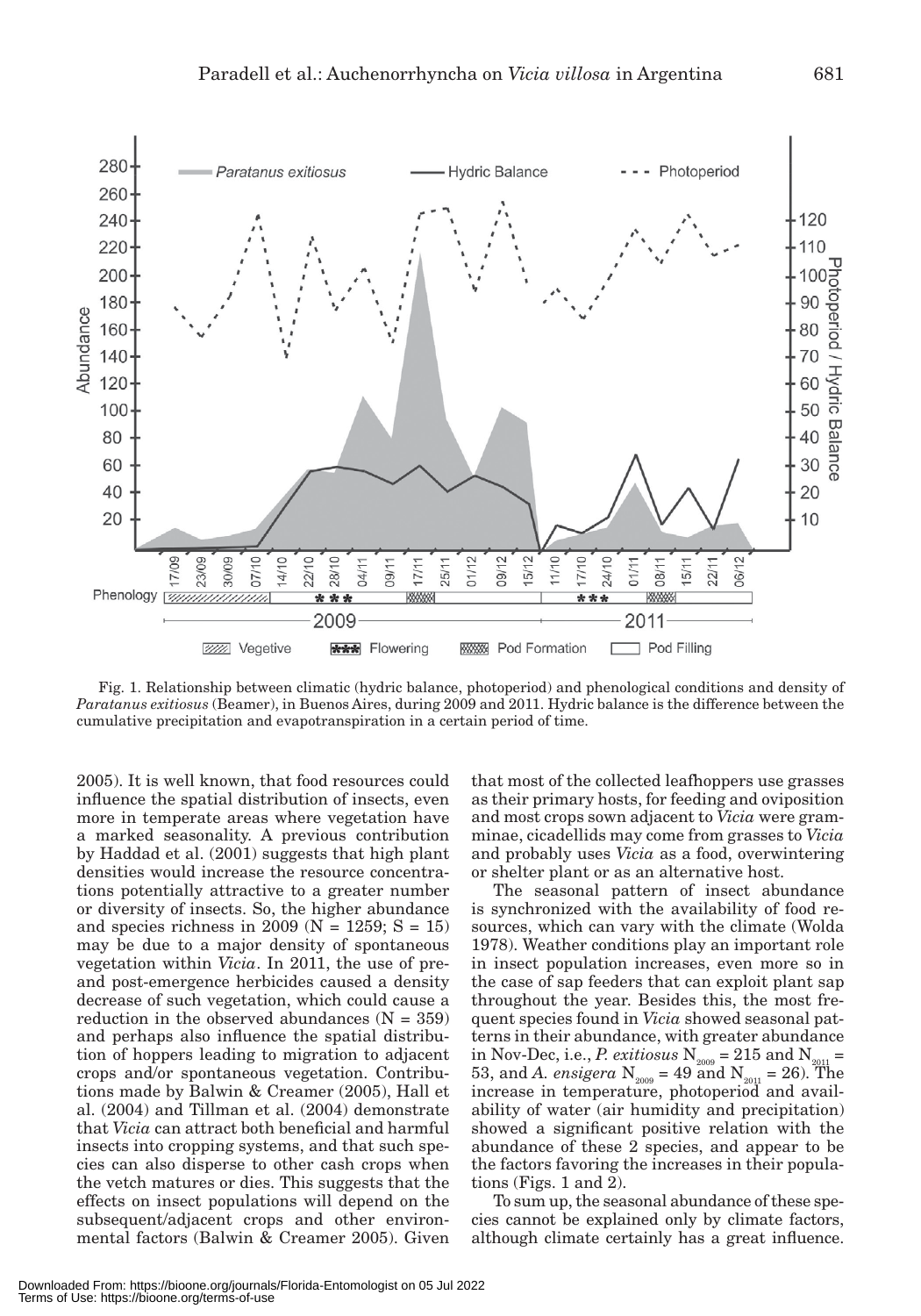

Fig. 2. Relationship between climatic (hydric balance, degree days<sub>00</sub>) and phenological conditions and density of *Agalliana ensigera* Oman in Buenos Aires, during 2009 and 2011. Hydric balance is the difference between the cumulative precipitation and evapotranspiration in a certain period of time. Degree days<sub>10</sub> are the number of accumulated heat units during a certain period when the average daily temperature exceeds the developmental zero of 10 °C

Many other factors, such as interspecific competition, predation, parasitism, distribution of a food resource at a particular time of the year, among others, appear to act together with climate factors to mold the patterns of distribution and abundance of these insects (Pereira da Silva et al. 2011).

Considering sanitary importance of the most frequent species, *P. exitiosus* is a confirmed vector of Sugar beet yellow wilt virus to sugar beet in Chile (Oman 1949). Studies conducted in Argentina showed that *P. exitiosus* is a frequent species in the central region, colonizing garlic crops and is considered a potential vector of the phytoplasm 16 Sr III (X-disease) which causes the garlic decline disease (Catalano 2011). Also the leafhopper *A. ensigera* is the most important vector in South America responsible for transmission of Argentine curly top disease of sugar beet (Fawcett 1927) and Brazilian curly top of tomato (Costa 1952). *Agalliana ensigera* is widely distributed in Argentina, and frequently found in the central region on several plant hosts, particularly maize (Paradell et al. 2001), alfalfa (Meneguzzi 2008) and garlic (Catalano 2011). This species is mentioned as potential phytoplasm vector of Ar AWB (witches broom) in alfalfa and 16 SrIII (X-disease or garlic decline disease) by Meneguzzi (2008) and Catalano (2011), respectively.

*Delphacodes kuscheli* Fennah (Delphacidae) was scarcely represented in *Vicia* crops, however, it deserves to be mentioned because of its well known role as the main vector of the Mal de Río Cuarto virus (MRCV) of maize in the central area of Argentina (Remes Lenicov et al. 1985). The occurrence of *D. kuscheli* could be influenced by the presence of oat in adjacent areas - one of the preferential hosts for this vector species (Dagoberto et al. 1985; Tesón et al. 1986; Remes Lenicov & Virla 1999a).

This work represents the first diversity analysis of Auchenorrhyncha on *Vicia* crops. We emphasize that *Vicia villosa* is a new host-plant record for 15 species studied here (except: *P. exitiosus*  and *A. ensigera*). Buenos Aires province was cited as a new distribution record for the species: *Atanus viridis* Linnavuori 1955 and *Curtara samera* (Delong & Freytag 1972).

More studies should be conducted in order to better understand how both the abundance and diversity of these insects are influenced in order to help generate preventive cultural practices to minimize their activity (Purcell & McBride, 1999).

#### ACKNOWLEDGMENTS

We thank Dr. Alejandro Lucia (CIPEIN Centro de Investigaciones de Plagas e Insecticidas) – CITEFA-CONI-CET-UNSAM) for his help and advice with the statistical analyses, and Jorge Cepeda from the Meteorological Station INTA EEA Hilario Ascasubi. This research was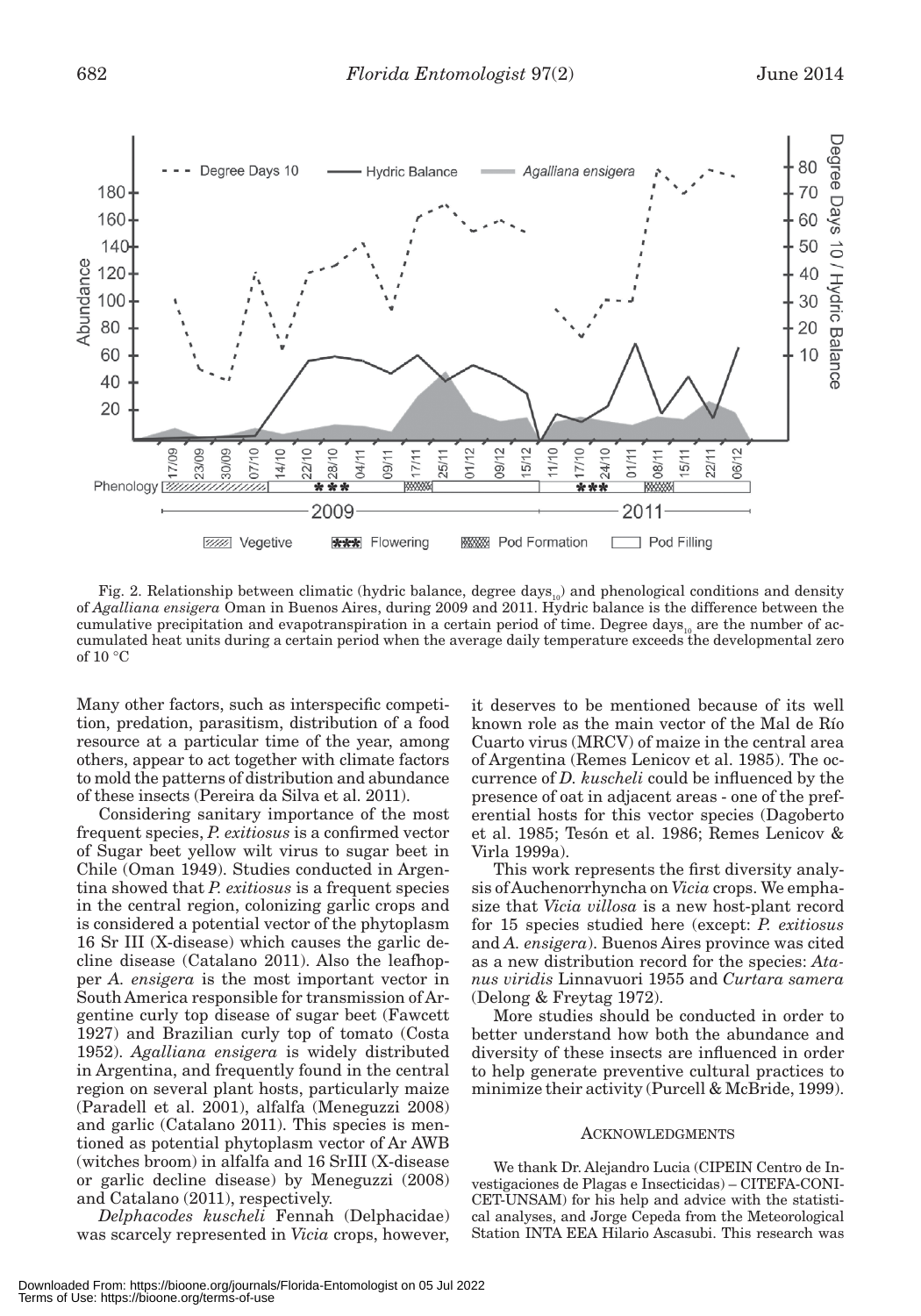supported by the Institutions Comisión Investigaciones Científicas (CIC), Consejo de Investigaciones Científicas (CONICET), Universidad Nacional de La Plata (UNLP) and INTA Project BASUR-1272307 – PRET-"Proyecto de gestión de la acción institucional en el territorio del valle bonaerense del Río Colorado (Bs. As).

## REFERENCES CITED

- BALDWIN, K. R., AND CREAMER, N. G. 2005. Cover crops for organic production systems. Center for Environmental Farming Systems. Organic Production Training Series: 1-21.
- BEAMER, R. H. 1943. A new *Atanus* from Argentina, South America (Homoptera-Cicadellidae). Proc. Entomol. Soc. Washington 45: 178-179.
- BENNETT, C. W., AND MUNCK, C. 1946. Yellow Wilt of sugar beet in Argentina. J. Agric. Res. 73: 45-64.
- CATALANO, M. I. 2011. Cicadélidos vectores de fitoplasmas a cultivos de importancia económica en la Argentina. Sistemática y bioecología. (Insecta- Auchenorrhyncha-Cicadellidae). Tesis Doctoral. Facultad de Ciencias Naturales y Museo. Univ. Nac. La Plata. 133 pp. Unpublished.
- CHRISTENSEN, J. 1942. Notas sobre *Agalliana ensigera*  Oman (Homoptera). Notas del Museo de La Plata, Tomo VII, Zoología 55: 27-38.
- COSTA, A. S. 1952. Further studies on tomato curly top in Brazil. Phytopathology 42: 396-403.
- DAGOBERTO, E., REMES LENICOV, A. M. DE, TESÓN, A., AND PARADELL, S. 1985. *Avena sativa* L.: Hospedante preferencial del transmisor del Mal de Río Cuarto *Delphacodes kuscheli* Fenn. (Homoptera: Delphacidae). Neotropica 31 (85): 82.
- DUGHETTI, A. C., AND ZÁRATE, A. O. 2010. Estudio preliminar sobre las plagas de la vicia (*Vicia villosa*) y sus enemigos naturales. XXXIII Congreso Argentino de Producción Animal, 21 al 13-15 de octubre de 2010, Comarca Viedma-Patagones. Rev. Argentina Prod. Animal 30 Supl. 1: 169-170*.*
- DUGHETTI, A. C., PARADELL, S. L., AND REMES LENICOV, A. M. MARINO DE. 2012. Las "cotorritas" presentes en el cultivo de *Vicia villosa* en el sur bonaerense. Hoja informativa Nº 113 Junio 2012 - EEA INTA Hilario Ascasubi.
- FAWCETT, G. L. 1927. The curly top of sugar beet in the Argentine. Phytopathology 17: 407-408.
- FENNAH, R. 1955. Delphacidae from Juan Fernandez (Homoptera-Fulgoroidea). Proc. R. Entomol. Soc. London (B) 24: 129-137.
- GALDEANO, E., CONCI, L., GONZALEZ, O., PARADELL, S., DI RIENZO, J., NOME, C., AND CONCI, V. 2009. Epidemiological aspects of garlic decline disease caused by a phytoplasm in Asiatic and Argentinean garlic cultivars. Australasian Plant Path. 38 (4): 437-443.
- GEORGIEVA, N., AND NIKOLOVA, I. 2011. Study on cicada and thrips entomofauna in winter vetch (*Vicia villosa* Roth.). Banat's J. Biotechnol. 2(3): 29-34.
- HADDAD, N., TILMAN, D., HAARSTAD, J., RITCHIE, M., AND KNOPS, J. M. H. 2001. Contrasting effects of plant richness and composition on insect communities: A field experiment. American Nat. 158: 17-35.
- HALL, W., BRANDSAETER, L. O., BRELAND, T. A., AND MEADOW, R. 2004. Cover crops in cauliflower production: Implications for weeds, insects, beneficial arthropods and yield. Proc. 6th European Weed Res.

Soc. Workshop on Physical and Cultural Weed Control. Lillehammer, Norway. 10 pp.

- HARRIS, K. F. 1979. Leafhoppers and aphids as biological vectors: Vector-virus relationships, pp. 217-308 *In* K. Maramorosch and K. F. Harris [eds.], Leafhoppers, Vectors and Plant Disease Agents. Academic Press, New York. 654 pp.
- HEPP, R., AND VARGAS, M. 2002. Detección por PCR del agente causal de la marchitez amarilla de la remolacha en cicadélidos (Homoptera: Cicadellidae) asociados al cultivo de la remolacha. Resumen en XI Congreso Nacional de Fitopatología, Santa Cruz, Chile. Fitopatología 37: 67-108.
- LAGUNA, G., REMES LENICOV, A. M. M. DE, VIRLA, E., AVILA, A. O., GIMENEZ PECCI, M. P., HERRERA, P., GA-RAY, J., PLOPER, D., AND MARIANI, R. 2002. Difusión del virus del Mal de Río Cuarto (MRCV) del maíz, su vector, delfácidos asociados y huéspedes alternativos en la Argentina. Rev. Soc. Entomol. Argentina 61(1- 2): 87-97.
- LAGUNA, I. G., AVILA, A., VIRLA, E., GIMÉNEZ PECCI, M. P., REMES LENICOV, A.M.M. DE, MARIANI, R., GA-RAY, J., AND FIORONA, M. 2003. Difusión del "Mal de Río Cuarto" (MRCV) del maíz, su vector, Delfácidos asociados, sus enemigos naturales y hospedantes alternativos en la región Cuyo de Argentina. Fitopatol. Brasileira 28. Suplemento, 5 pp.
- LINNAVUORI, R. 1959. Revision of the Neotropical Deltocephalinae and some related subfamilies (Homoptera). Ann. Zool. Soc. `Vanamo` 20(1): 1-370.
- MAGURRAN, A. E. 2004. Measuring Biological Diversity. United Kingdom: TJ Intl., Padstow, Cornwall. 256 pp.
- MASTERS, G. J., BROWN, V. K., CLARKE, I. P., WHITTAK-ER, J. B., AND HOLLIER, J. A. 1998. Direct and indirect effects of climate change on insect herbivores: Auchenorrhyncha (Homoptera). Ecol. Entomol. 23: 45-52.
- MENEGUZZI, N. 2008. Unpublished. Caracterización molecular, taxonomía y diagnóstico de fitoplasmas del grupo Ash Yellows (VII). Tesis de Doctorado. Facultad de Ciencias Exactas, Físicas y Naturales, Univ. Nac. Córdoba. 137 pp.
- MORENO, C. 2001. Métodos para medir la biodiversidad. M&T - Manuales y Tesis SEA, vol. 1. Zaragoza: CIT-ED, UNESCO & SEA.
- MURÚA, M. G., MOLINA-OCHOA, J., AND COVIELLA, C. 2006. Population dynamics of the fall armyworm, *Spodoptera frugiperda* (Lepidoptera: Noctuidae) and its parasitoids in Northwestern Argentina. Florida Entomol. 89(2): 175-182.
- NAULT, R., AND AMMAR, E. D. 1989. Leafhopper and planthopper transmission of plant viruses. Annu. Rev. Entomol. 34: 503-529.
- NIELSON, M. W. 1962. A revision of the Genus Xerophloea (Homoptera, Cicadellidae). Ann. Entomol. Soc. America 55: 234-244.
- NORRIS, R., AND KOGAN, M. 2005. Ecology of interactions between weeds and arthropods. Annu. Rev. Entomol. 50: 479-503.
- OMAN, P. 1949. The Neartic leafhoppers (Homoptera: Cicadellidae). A generic classification and check list. Mem. Entomol. Soc. Washington 3:1-253.
- ORNAGHI, J. A., BOITO, G. T., SANCHEZ, G., AND MARCH, G. J. 1993. Estudios de las poblaciones de *Delphacodes kuscheli* Fennah en avena, trigo y centeno. Workshop "Mal de Río Cuarto del Maíz". Resúmenes. PROMARC: 39-40.